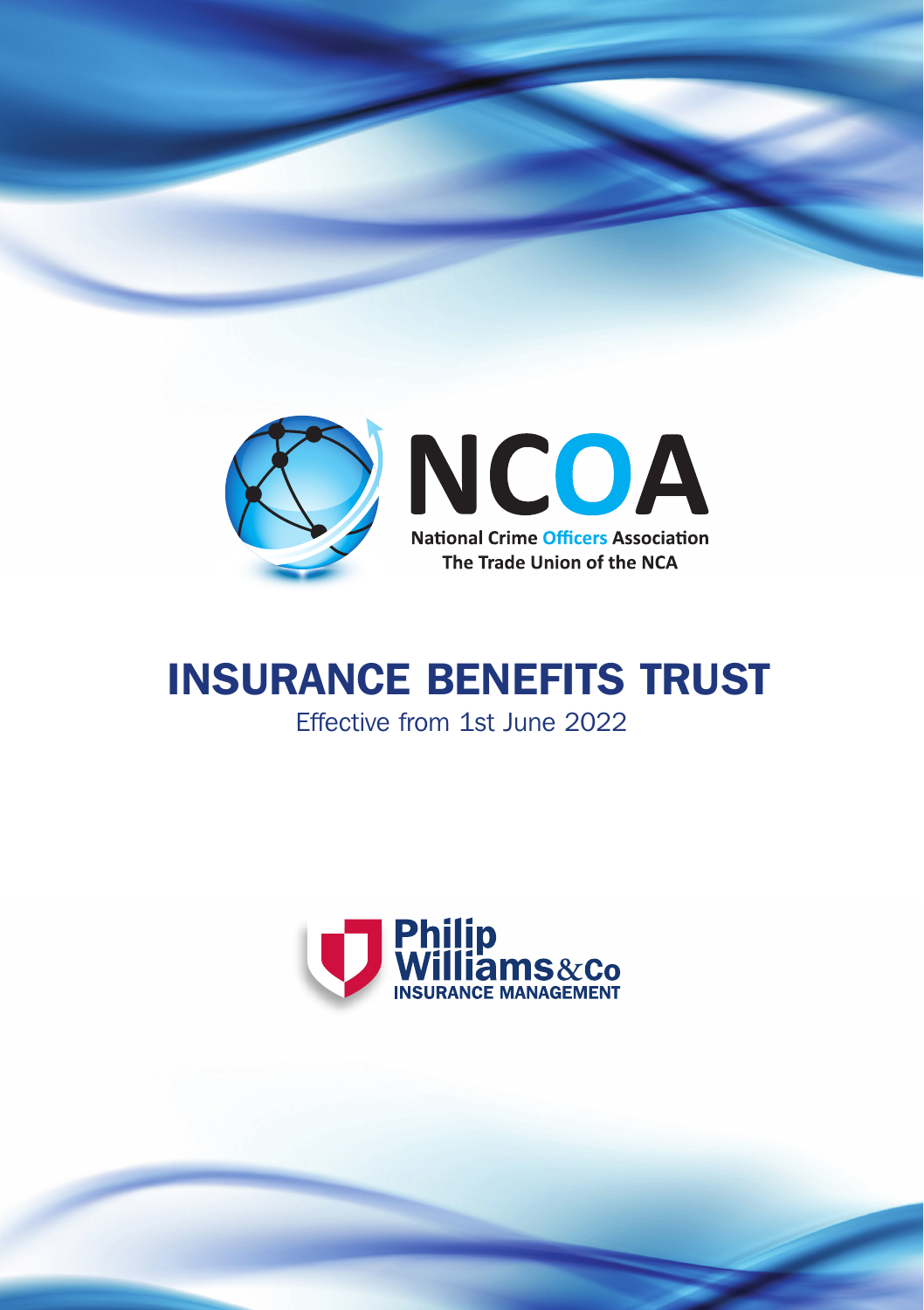

# Claims Procedures

All Death claims should be notified as soon as is practical to the NCOA Office who will arrange for a claim form to be completed. Please note that an original death certificate or original coroners certificate will be required.

For Terminal Prognosis Advance & Critical Illness claims please contact the NCOA Office as soon as is practical who will provide you with the required form for completion.

Any queries should be directed to Philip Williams and Company.

Claims should be reported as soon as is practical and if possible within 30 days of the incident/ diagnosis. If claims are not reported within 90 days of the date of the incident/diagnosis they may not be met. The onus is on the member to notify a claim and it is not the responsibility of the NCOA or Philip Williams and Company to make a member aware of their entitlement to claim.

# USEFUL TELEPHONE NUMBERS

| <b>Worldwide Travel Insurance</b><br><b>Emergency Assistance</b><br><b>Non-Emergency Travel Claims</b> | Policy Number 100758428BDN<br>+44 (0)1243 621 066<br>01243 621 416 |
|--------------------------------------------------------------------------------------------------------|--------------------------------------------------------------------|
| GP24<br>or if overseas                                                                                 | 0345 222 3736<br>$+44$ (0) 161 468 3789                            |
| Motor Breakdown Cover (UK)<br>(EUROPE)                                                                 | 01384 884 079<br>+44 1384 884 079                                  |
| <b>Mobile Phone Cover</b>                                                                              | 0344 412 0982                                                      |
| <b>Home Emergency</b>                                                                                  | 01384 884 041                                                      |
| <b>Legal Helpline</b>                                                                                  | 01384 887 577                                                      |
| <b>Criminal Matters</b>                                                                                | 01384 885 733                                                      |
| <b>ID Theft Helpline</b>                                                                               | 01384 397 757                                                      |
| <b>Debt Advice Helpline</b>                                                                            | 01384 884 085                                                      |
| <b>Health Assured</b>                                                                                  | 0800 917 6470                                                      |

Policy Documents are available for download at www.philipwilliams.co.uk in the Group Schemes section.



Alternatively you can download them by scanning the QR code.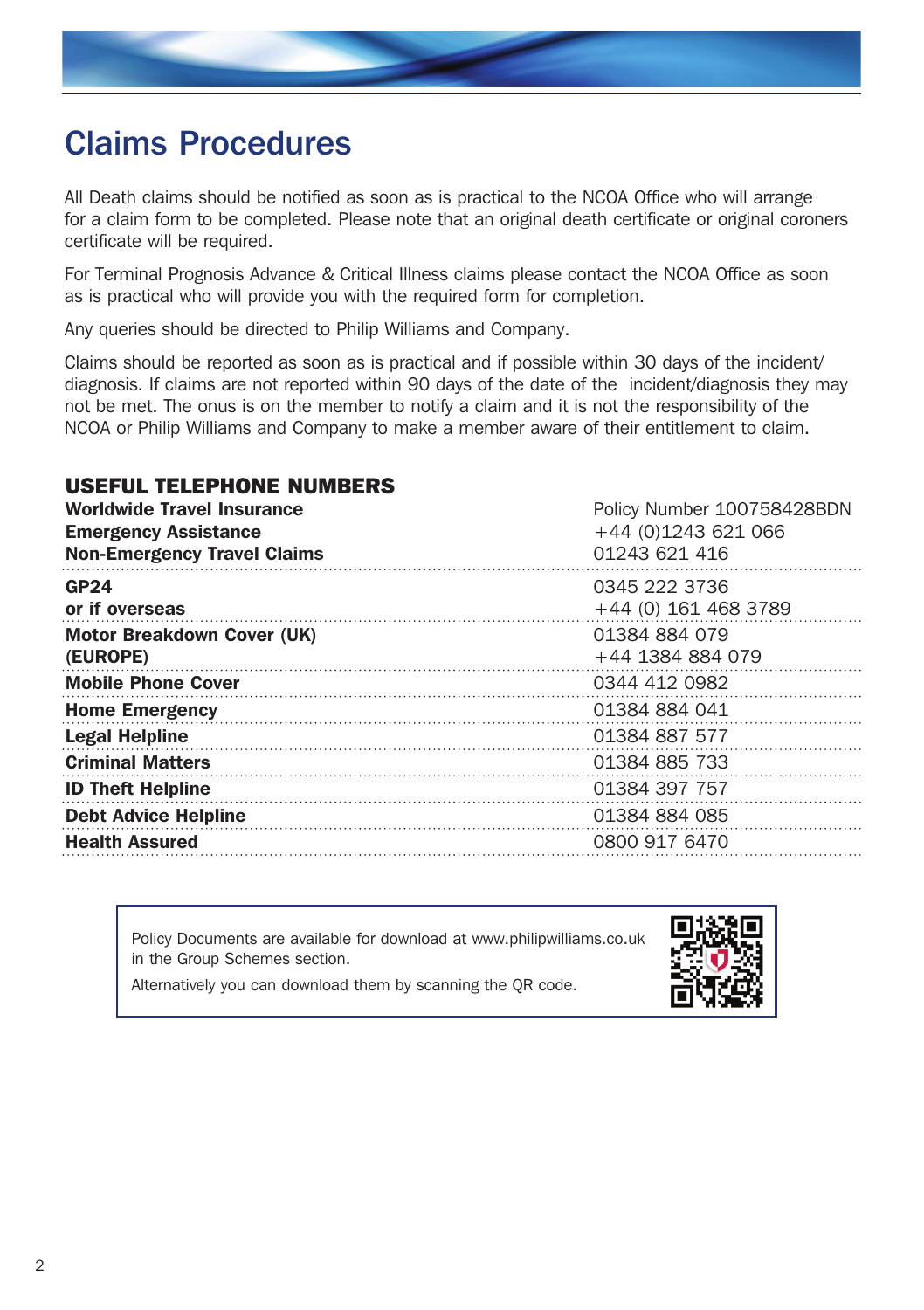# Serving Member

| <b>Serving Member aged under 65</b>           |                    |
|-----------------------------------------------|--------------------|
| Life Insurance                                | £100,000           |
| Terminal Prognosis Advance on Life Insurance* | 20% of sum insured |
| Permanent Total Disablement (due to accident) | £100,000           |
| Accidental Loss of Use Benefit                | £20,000            |
| Critical Illness                              | £12,500            |
| <b>Child Critical Illness</b>                 | £2,500             |
| Child Death Grant                             | £3,000             |
| Hospitalisation Benefit up to five nights     |                    |
| Accident/incident/emergency admission         | £50 per night      |
| Planned admission after first three nights    | £50 per night      |
| Sick Pay Benefit                              |                    |
| Half Pay up to 26 weeks                       | 20% Scale Pay      |
| No Pay up to 26 weeks                         | 50% Scale Pay      |
| Worldwide Travel Policy                       | Family             |
| Mobile Phone Insurance                        | Member & Partner   |
| Dental Injury and Emergency                   | Member & Partner   |
| Home Emergency Assistance                     | Included           |
| <b>CALENDAR MONTHLY SUBSCRIPTION</b>          | £31.95             |
| <b>Cohabiting Partner aged under 65</b>       |                    |
| Life Insurance                                | £50,000            |
| Terminal Prognosis Advance on Life Insurance* | 20% of sum insured |
| <b>Critical Illness</b>                       | £7,500             |

\*Terminal Prognosis Advance only available for members aged 63 and under

The price includes an additional contribution to the Insurance Trusts to pay for administration of the scheme and other member benefits as determined by the Scheme Trustees.

CALENDAR MONTHLY SUBSCRIPTION £10.95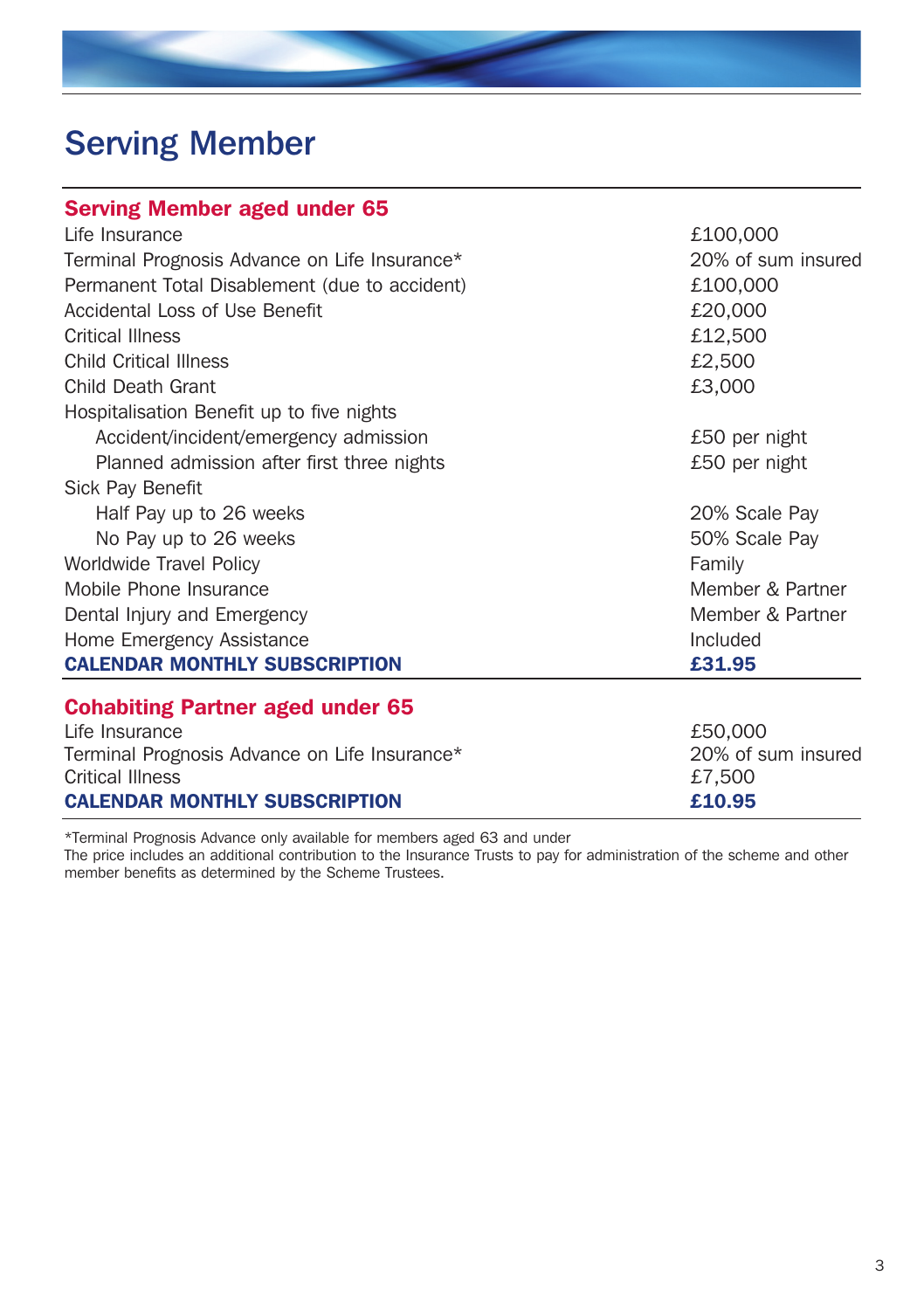# Retired Member

| <b>Retired member aged under 60</b>                                                |                                         |
|------------------------------------------------------------------------------------|-----------------------------------------|
| Life Insurance<br>Terminal Prognosis Advance on Life Insurance<br>GP <sub>24</sub> | £50,000<br>20% of sum insured<br>Family |
| Worldwide Travel Policy                                                            | Family                                  |
| Home Emergency Assistance<br><b>Health Assured</b>                                 | Included<br>Family                      |
| Motor Breakdown Cover (UK & Europe)                                                | Member & Partner                        |
| Mobile Phone Insurance                                                             | Member & Partner                        |
| Legal Expenses Insurance<br><b>CALENDAR MONTHLY SUBSCRIPTION</b>                   | Included<br>£42.45                      |
|                                                                                    |                                         |
| Retired member aged 60-64 inclusive<br>Life Insurance                              | £25,000                                 |
| Terminal Prognosis Advance on Life Insurance<br>GP <sub>24</sub>                   | 20% of sum insured<br>Family            |
| Worldwide Travel Policy                                                            | Family                                  |
| Home Emergency Assistance<br><b>Health Assured</b>                                 | Included<br>Family                      |
| Motor Breakdown Cover (UK & Europe)                                                | Member & Partner                        |
| Mobile Phone Insurance                                                             | Member & Partner                        |
| Legal Expenses Insurance                                                           | Included                                |
| <b>CALENDAR MONTHLY SUBSCRIPTION</b>                                               | £42.45                                  |
| Retired member aged 65-69 inclusive                                                |                                         |
| Life Insurance<br>GP24                                                             | £5,000<br>Family                        |
| <b>Worldwide Travel Policy</b>                                                     | Family                                  |
| Home Emergency Assistance                                                          | Included                                |
| <b>Health Assured</b>                                                              | Family                                  |
| Motor Breakdown Cover (UK & Europe)<br>Mobile Phone Insurance                      | Member & Partner<br>Member & Partner    |
| Legal Expenses Insurance                                                           | Included                                |
| <b>CALENDAR MONTHLY SUBSCRIPTION</b>                                               | £42.45                                  |
| <b>Cohabiting partner aged under 60</b>                                            |                                         |
| Life Insurance                                                                     | £25,000                                 |
| Terminal Prognosis Advance on Life Insurance                                       | 20% of sum insured                      |
| <b>CALENDAR MONTHLY SUBSCRIPTION</b>                                               | £9.95                                   |
| <b>Cohabiting partner aged 60-64 inclusive</b>                                     |                                         |
| Life Insurance<br>Terminal Prognosis Advance on Life Insurance                     | £12,500<br>20% of sum insured           |
| <b>CALENDAR MONTHLY SUBSCRIPTION</b>                                               | £9.95                                   |
|                                                                                    |                                         |
| <b>Cohabiting partner aged 65-69 inclusive</b><br>Life Insurance                   | £2,500                                  |
| <b>CALENDAR MONTHLY SUBSCRIPTION</b>                                               | £9.95                                   |

\*Terminal Prognosis Advance only available for members aged 63 and under. The price includes an additional contribution to the Insurance Trusts to pay for<br>administration of the scheme and other member benefits as determine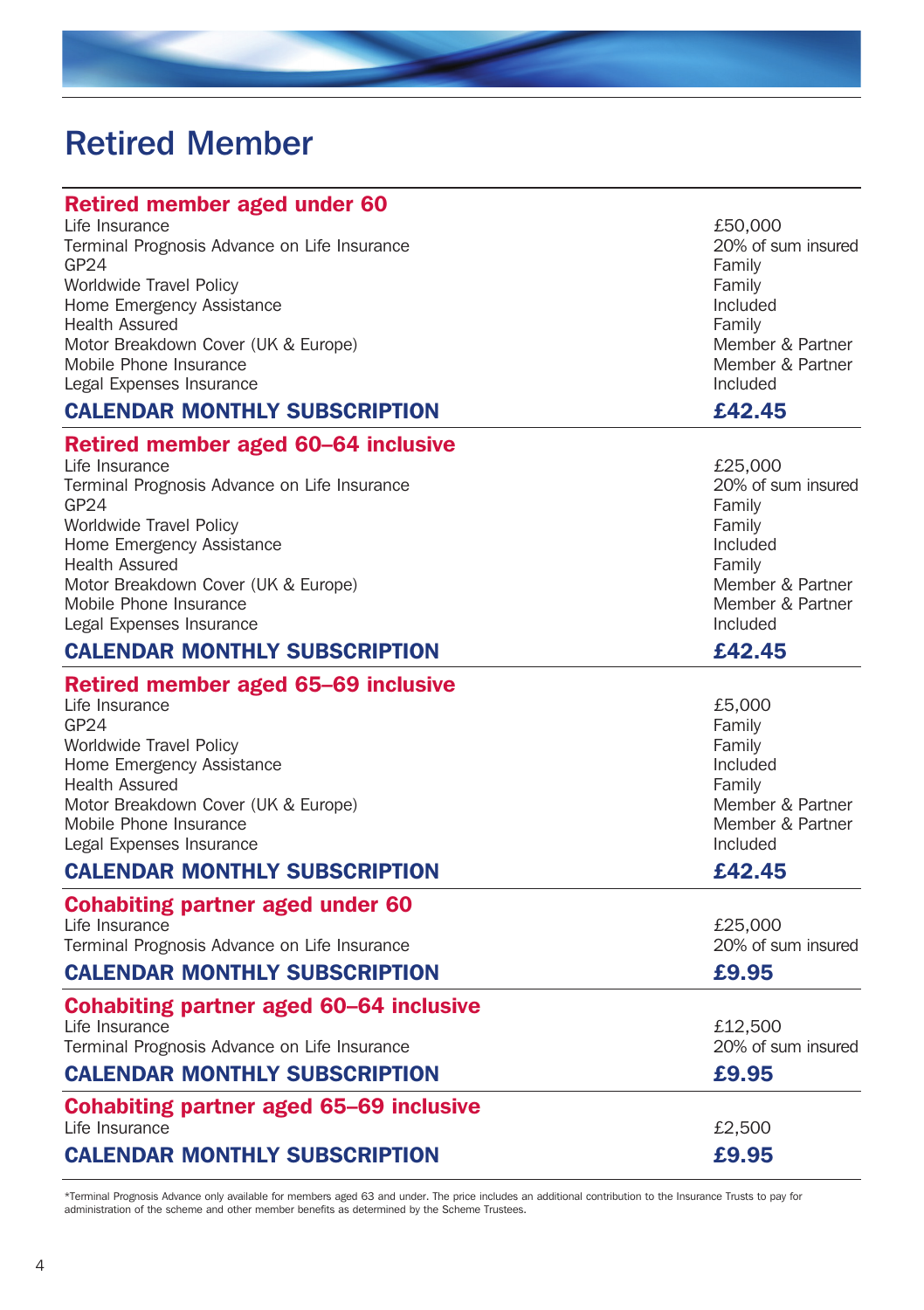# Important Information

This booklet is a summary only. The benefits are subject to certain exclusions and policy conditions not stated in this booklet which in the event of a claim will be applicable. The benefits are provided strictly under the terms of the insurance policies taken out by the trustees of the scheme. Subscription to the scheme entitles the member to the benefits provided by the scheme but confers no ownership of any of the underlying policies which are vested in the trustees. The Insurance Scheme is an Independent Trust managed by the Trustees. The Trustees pay the NCOA for the NCOA Staff/Office to administer the Insurance Scheme on their behalf. The trustees retain the full policy wording detailing all benefits and exclusions which may be viewed on request to the NCOA Office.

### Applying to Join

Serving officers can apply to join the scheme at any time by completing a medical underwriting application form which is available from the NCOA Office or by visiting www.ncoa.org.uk. The first three monthly subscriptions are free of charge when joining the scheme for the first time. New recruits and transferees receive cover for the first six months of service free of charge. The NCOA and/or Philip Williams & Co reserve the right to decline any applications.

#### Cohabiting Partner Extensions

Any cohabiting partner extension will cease when the member or cohabiting partner attain the maximum age under the scheme. Any cohabiting partner cover and/or extension will cease when the member ceases to be a member of the scheme.

#### Career breaks, maternity leave, secondment or living overseas

Those going on a career break, maternity leave, secondment or are living overseas must contact the NCOA Office to identify if cover can be maintained.

#### Retirement from the NCOA

Upon retirement members may remain in the scheme as a retired member providing they were a member for at least 12 months prior to retirement. This also applies to cohabiting partner cover.

Individuals are not eligible to join the scheme after their retirement date. Retired members subscriptions are made by direct debit. Please contact Philip Williams and Company if a direct debit form is required.

#### Subscription collection

Subscriptions are collected monthly by payroll deduction unless alternative arrangements have been agreed.

#### Transfer, resignation or dismissal

Members who transfer, resign or are dismissed are not eligible to remain in the scheme and all membership and benefits will cease including any cohabiting partner extension.

#### **Insurers**

A list of the insurers is available on request. Full policy wordings for certain policy sections are available to download via QR codes. These may also be available at the NCOA Office, on the NCOA Website or by visiting the Group Scheme section of www.philipwilliams.co.uk

#### How to cancel your cover

In the event that you need to cancel your cover, please contact the NCOA Office.

#### Complaints Procedure

The Insurance Scheme is arranged on behalf of the trustees by Philip Williams (G Ins) Management Ltd, trading as Philip Williams & Co Insurance Management who are authorised and regulated by the Financial Conduct Authority (Registration Number 827663). The trustees are responsible for organising the policies and dealing with the insurance broker. Any complaints about any aspect of the scheme should in the first instance be directed to Philip Williams and Company on 01925 604 421. The insurance broker will then be asked to investigate the complaint and resolve any matter either via the NCOA Office, directly with the member, or through the appropriate underwriting organisation.

Therefore if you have any complaints please contact: The Trustees C/O Philip Williams and Company - Telephone 01925 604 421 email schemes@philipwilliams.co.uk. Or simply write. giving details of your complaint to: The Secretary, C/O Philip Williams and Company, 35 Walton Road, Stockton Heath, Warrington WA4 6NW

Should you remain dissatisfied then you may ask the Financial Ombudsman to investigate your complaint. Please contact the Financial Ombudsman Service by telephoning 0800 023 4567 or by downloading the complaint form from www.financial-ombudsman.org.uk

### FINANCIAL SERVICES COMPENSATION SCHEME

In the event that an insurer is unable to pay a claim you may be entitled to compensation from the Financial Services Compensation Scheme if an insurer cannot meet its obligations. This depends on the type of insurance and the circumstances of the claim. Information can be obtained on request, or by visiting the Financial Services Compensation Scheme website at www.fscs.org.uk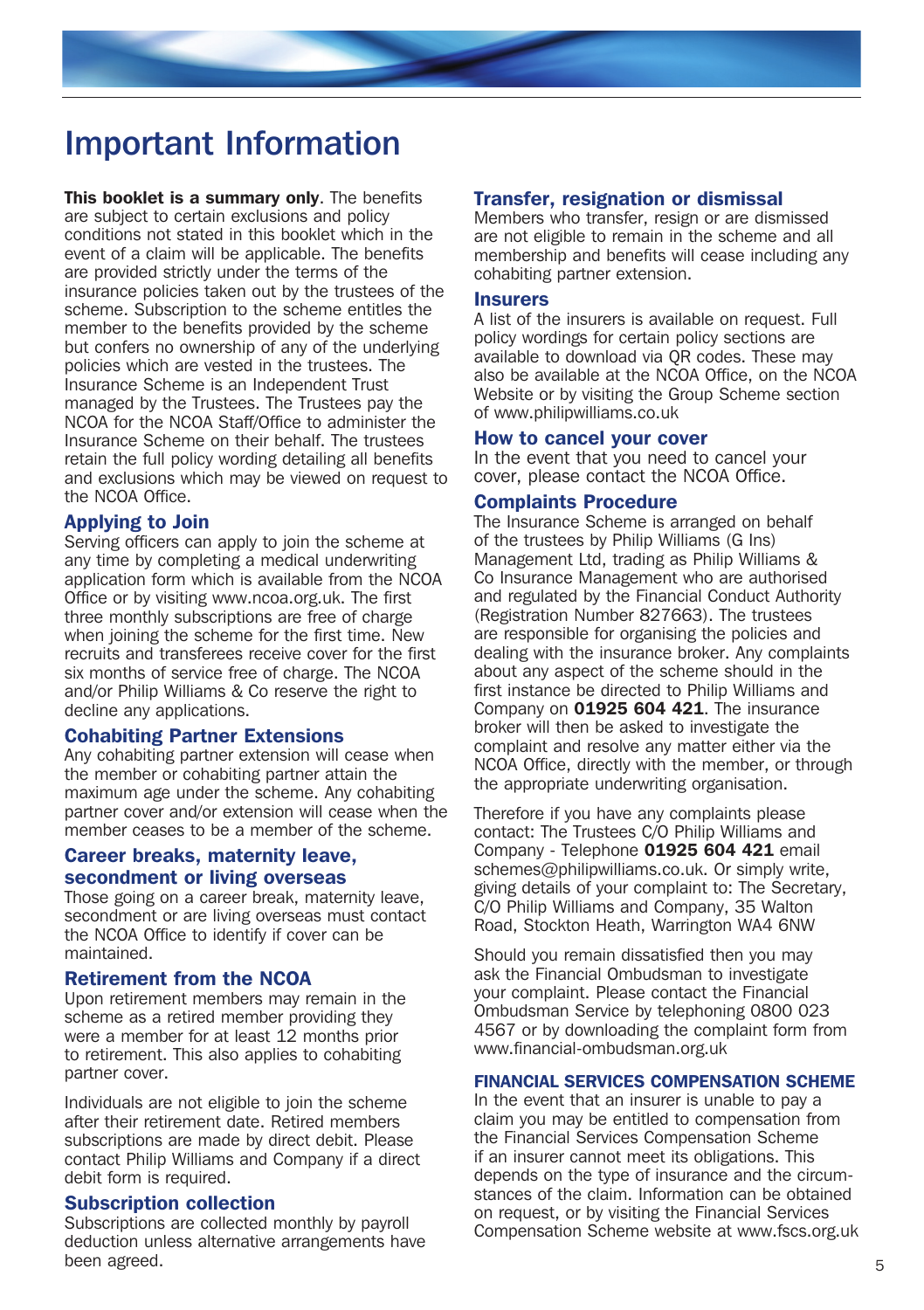# Explanation of Benefits

### Life Insurance

On death of a member or subscribing cohabiting partner the cash benefit will be paid. The policy is written in Trust so that if a member dies, the proceeds can be paid, by the Trustees, to the member's dependants quickly free of tax and without having to wait for probate. Members should ensure that they have an up-to-date beneficiary nominated and have lodged the details with the NCOA Office, to assist the Trustees in the event of a claim. If a member aged 63 or under receives a terminal prognosis of 12 months or less, they may apply to the Trustees for an advance of the death benefit as detailed in the tables.

### Child Death Grant

This benefit is paid upon the death of a dependant child of a member, aged between 6 months and 17 years.

# Claims Procedure:

All Death claims should be notified as soon as is practical to the NCOA Office who will arrange for a claim form to be completed. Please note that an original death certificate or original coroners certificate will be required.

For Terminal Prognosis Advance & Critical Illness claims please contact the NCOA Office as soon as is practical who will provide you with the required form for completion.

Any queries must be directed to the NCOA Office.

# Permanent total disablement (any occupation)

Payable when a member is unable to perform any gainful employment and is unable to exist independently, requiring continual supervision for activities of daily living, as a result of an accident. Injury must be established for 12 months before benefit is payable.

# Accidental Loss of Use Benefit

Benefits paid in the event of:-

- Permanent loss of sight in one or both eyes
- Permanent loss of use of one or more limbs
- Permanent total loss of hearing in both ears

### Hospitalisation Benefit

Payable when admitted as an in-patient to hospital in the UK between midnight and 07.00

- Unplanned admission arising from accident or emergency, payable from first night
- Planned admission payable after three nights

# Sick Pay Benefit

If a member suffers a pay cut under regulations or terms of employment, the benefits illustrated on the scheme benefits table will become payable after 26 weeks absence or 22 weeks absence depending upon your Contract of Employment.

The benefit ceases on return to work or if the member retires, resigns, is discharged from the National Crime Agency, or fails to pay the monthly scheme subscription. In addition the benefit shall not be payable if the member has been offered reasonable adjusted duties with a return to full pay and has declined such duties without reasonable cause.

*Any overpayment due to a reversal in the decision by the employer which results in a resumption of pay (including any back payment) or due to a failure by the member to inform the insurers of a return to work must be repaid in a prompt and timely manner.*

# Dental Injury & Emergency

This policy provides cover for Dental Expenses in the event of:

- Dental Injury
- Emergency Dental Treatment (initial appointment only)
- Dentist Call-out Fees
- Hospitalisation
- Mouth Cancer

Definitions are shown in the policy wording.

### Making a claim

No prior authorisation is required. Undergo the treatment, pay the dentist direct, and subsequently submit a claim. Please ensure that proof of treatment and receipts of costs are obtained. Claim forms are available from Philip Williams and Company.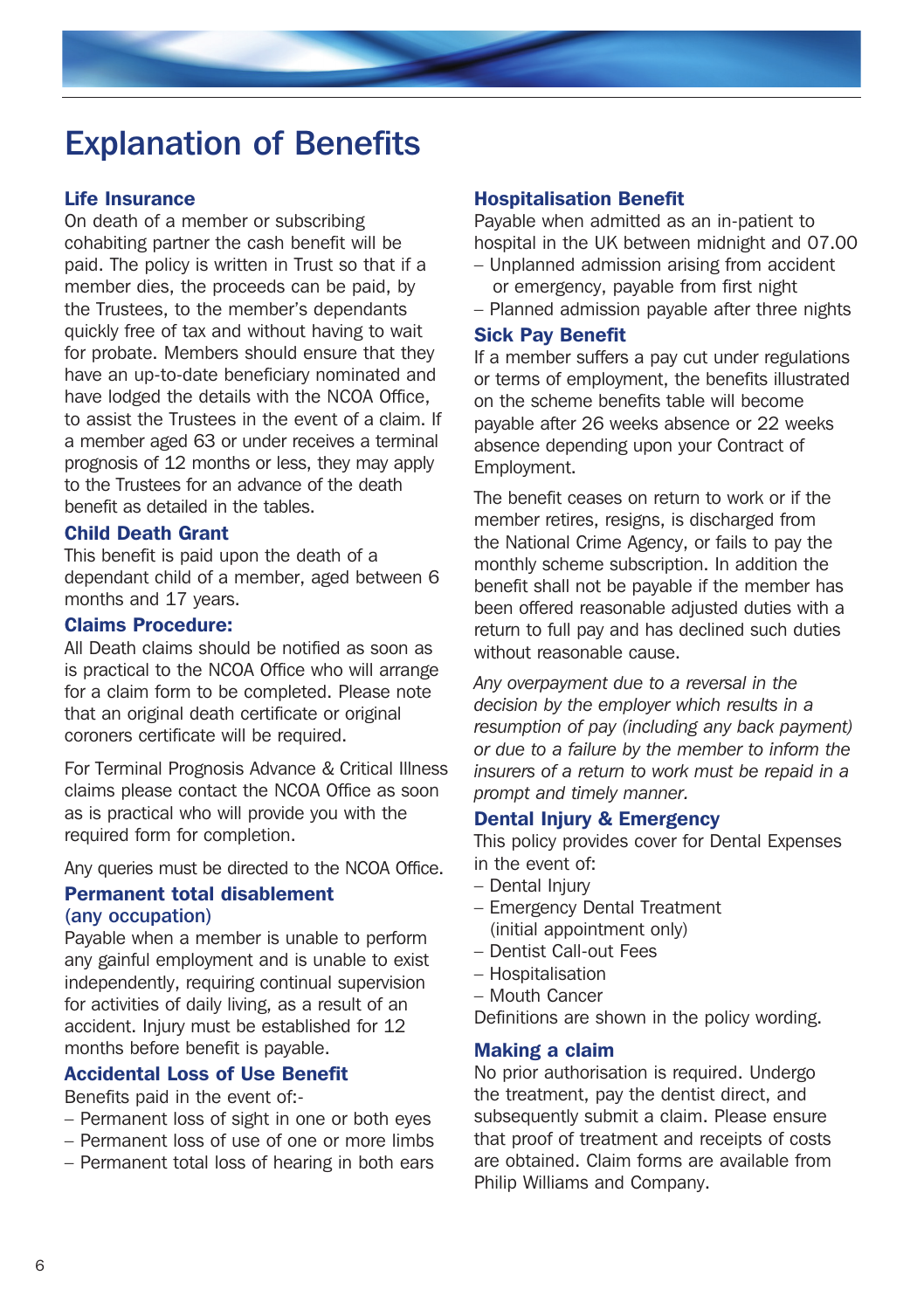

# UK and European Motor Breakdown

- Roadside Assistance/Recovery
- Caravans, Motorhomes & Trailers
- Lack of Fuel
- Emergency Overnight Accommodation
- Home Assist
- Covered Individuals
- Member
- Cohabiting Partner

# Your Cover

If a Vehicle in which you or your cohabiting partner are travelling suffers a Breakdown due to a mechanical or electrical failure, flat tyre, lack of fuel, misfuel, Accident, theft, vandalism or fire, service will be provided. We will provide cover for any Breakdown in accordance with the policy wording.

# How to make a claim

# Call the 24 hour Control Centre on 01384 884 079

For assistance in mainland Europe please call  $+44$  1384 884 079

Please have the name of the covered member, your return telephone number, vehicle registration number and precise location available when requesting assistance.

### Covered Vehicle

The UK registered car, motorcycle, campervan, motorhome, domestic vans, or car-derived vans all up to 3.5 tonnes, which a covered individual is travelling in/on at the time of the Breakdown including any towed caravan or trailer of a proprietary make which is fitted with a standard towing hitch and doesn't exceed 7 metres/23 feet (not including the length of the A-frame and hitch).

Any claim will be validated with the NCOA, with costs for claims from non-eligible persons being the responsibility of the claimant. Cover will apply during the period of insurance and within the territorial limits. There is no age limit to the vehicle for breakdowns occurring in the UK. A vehicle age limit of ten years applies outside the UK.

Please note that this cover is provided for Serving Members under the NCOA Union membership package and for Retired Members under the Insurance Benefits Trust.

- Keys
- Message Service
- Misfuel Assist
- Alternative Travel
- Driver illness/injury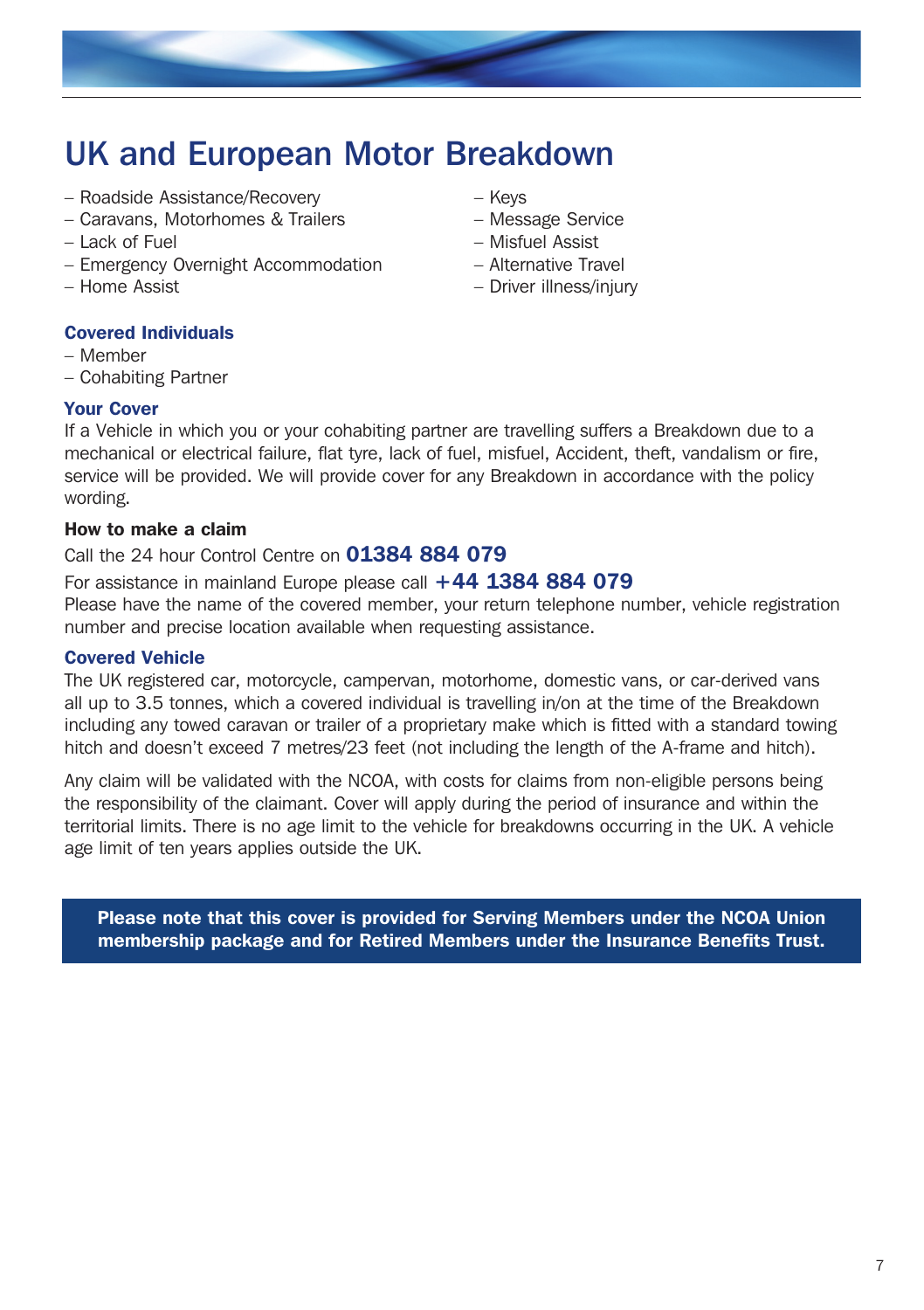# GP24

# The GP24 service provides you with unlimited 24/7 access to a practising UK-based GP from wherever you are in the world. Consultations are available 24/7 by phone or by video consultation. Includes cohabitating family.

Our experienced GPs are able to provide diagnosis, advice, reassurance or a second opinion. Should the GP feel you would benefit from prescription medication they can arrange and electronically authorise private prescription medication, where the medication will be delivered to you at any UK based address the next working day or the prescription emailed direct to a nominated pharmacy. The cost of the drugs are chargeable at wholesale rates which will be told to you before they are issued. Where appropriate the GPs can issue private Open Referral\* letters and Private Fit Notes. Each consultation is secure and confidential and there is no limit to the number or length of consultations. Please note that some employers may not accept Private Fit Notes.

To book a GP consultation 24/7 please call:

# 0345 222 3736 or if overseas +44 (0)161 468 3789

Or access services via the web app: http://philipwilliams.gp24.co or via QR Code

Services available in the web app:

- 24/7 GP telephone consultation service
- Video consultation service Open 7 days a week, GMT: Monday\*\* – Friday: 08:00 – 22:00 Saturday: 08:00 – 20:00 Sunday: 10:00 – 18:00 \*\*Excluding UK bank holidays
- Message Dr
- Request an appointment
- Health information
- Services near you
- Store your medical notes

How to save the web app:

### iOS Device

In the Safari web browser navigate to the web app link above. Then click the icon shown left and select 'Add to Home Screen' and then 'Add'.

#### Android Device

In the web browser navigate to the web app link above. Then click the icon shown left and select 'Add to Home Screen'.

#### Laptop/Desktop - PC

Right click with the mouse to display the menu and select 'Create Shortcut'.

GP24 is provided to you by Health Hero. Specialists in 24/7 private GP services with over 20 years of experience. For more information on our prescribing and referral processes, including example medication and postage and packaging costs please visit www.healthhero.com/medication-and-delivery-charges/

Consultation Terms and Conditions www.healthhero.com/terms-and-conditions/

Privacy Policy www.healthhero.com/privacy-policy/

\*Open Private Referrals

Within your appointment, the GP will recommend the best course of treatment/action. Should they feel you would benefit from a specialist assessment or further treatment they can provide you with an open private referral letter. This referral is for Private Medical Care only and will not be accepted for services in the NHS. Referral letters can be posted or emailed directly to you.

Please note the private referral is not a claims authorisation and you will need to speak to your Private Medical Insurance company prior to receiving any treatment, unless you will be funding this yourself. If you do not have Private Medical Insurance, you will need to fund the consultation yourself. There is no cover under this Group Insurance Scheme to pay for Private Consultations.

Please note that this cover is provided for Serving Members under the NCOA Union membership package and for Retired Members under the Insurance Benefits Trust.







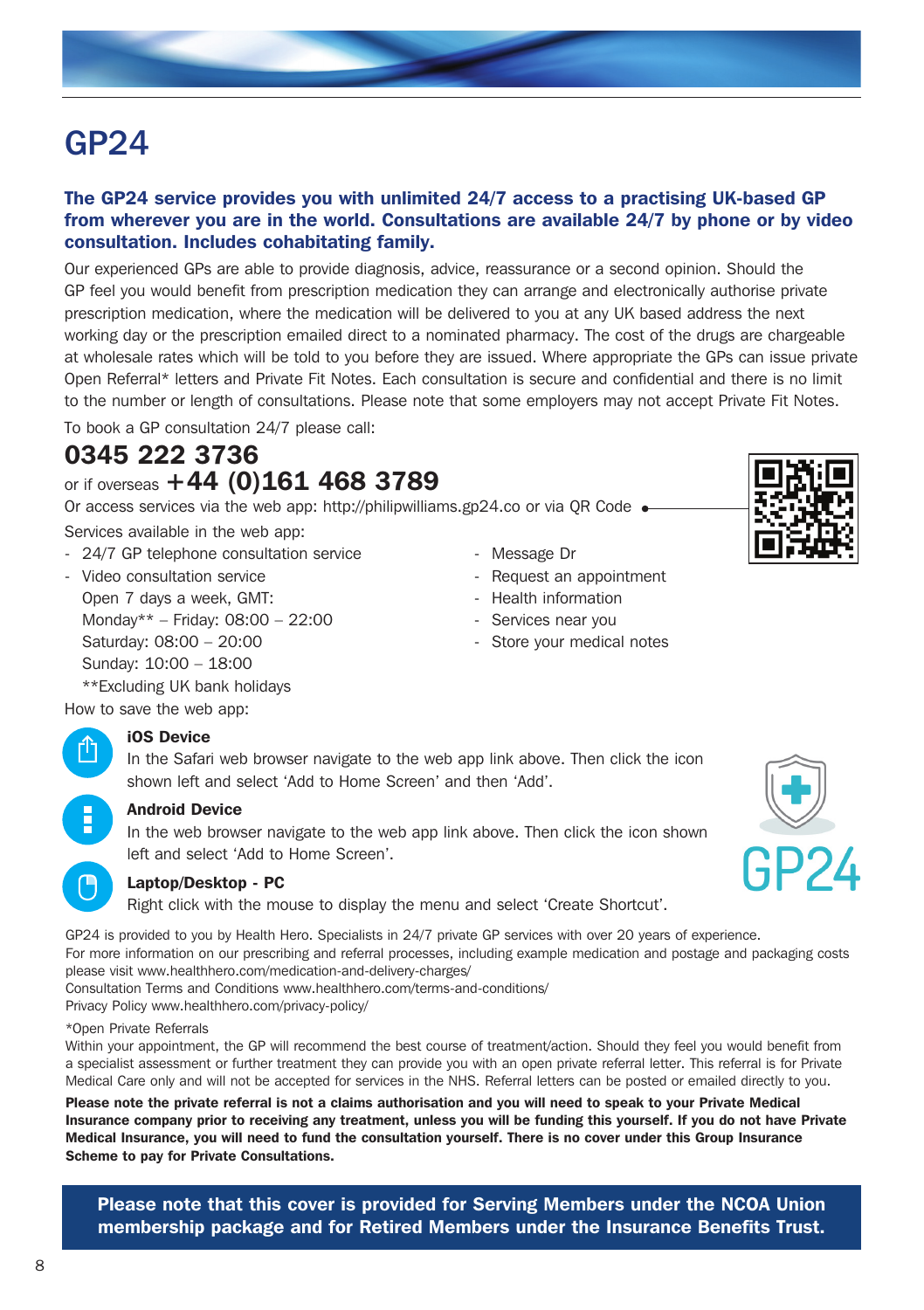

# Critical Illness

Payable if a member, member's subscribing cohabiting partner or their dependant child, aged from 30 days to 17 years, suffers from an insured illness and survives for more than 14 days from the date of diagnosis or surgery. Please note this benefit is applicable for serving members only and not available into retirement.

- Alzheimers Disease
- Angioplasty
- Aorta Graft Surgery
- Aplastic Anaemia
- Bacterial Meningitis
- Benign Brain Tumour
- Blindness
- Cancer
- Cardiomyopathy
- Coma
- Coronary Artery By-pass Graft
- CJD
- Deafness
- Dementia/Pre-senile Dementia
- Encephalitis
- Heart Attack
- Heart Valve Replacement/Repair
- Hep B / HIV Infection
- Kidney Failure
- Liver Failure
- Loss of a Hand or Foot
- Loss of Speech
- Major Organ Transplant
- Motor Neurone Disease
- Multiple Sclerosis
- Paralysis of Limbs
- Parkinson's Disease
- Permanent Total Disability
- Primary Pulmonary Hypertension
- Progressive Supranuclear Palsy
- Pulmonary Artery Surgery
- Respiratory Failure
- Rheumatoid Arthritis
- Stroke
- Terminal Illness
- Third Degree Burns
- Traumatic Head Injury

Please refer to the policy wording for full definitions of the illnesses covered.

A pre-existing conditions exclusion applies together with other terms and conditions. Critical illness benefit is payable once only in respect of conditions in a common group. Some illnesses may belong to more than one group, as shown above and in the full policy wording.

> (only applicable for Serving Members and partners whom the additional subscription is paid)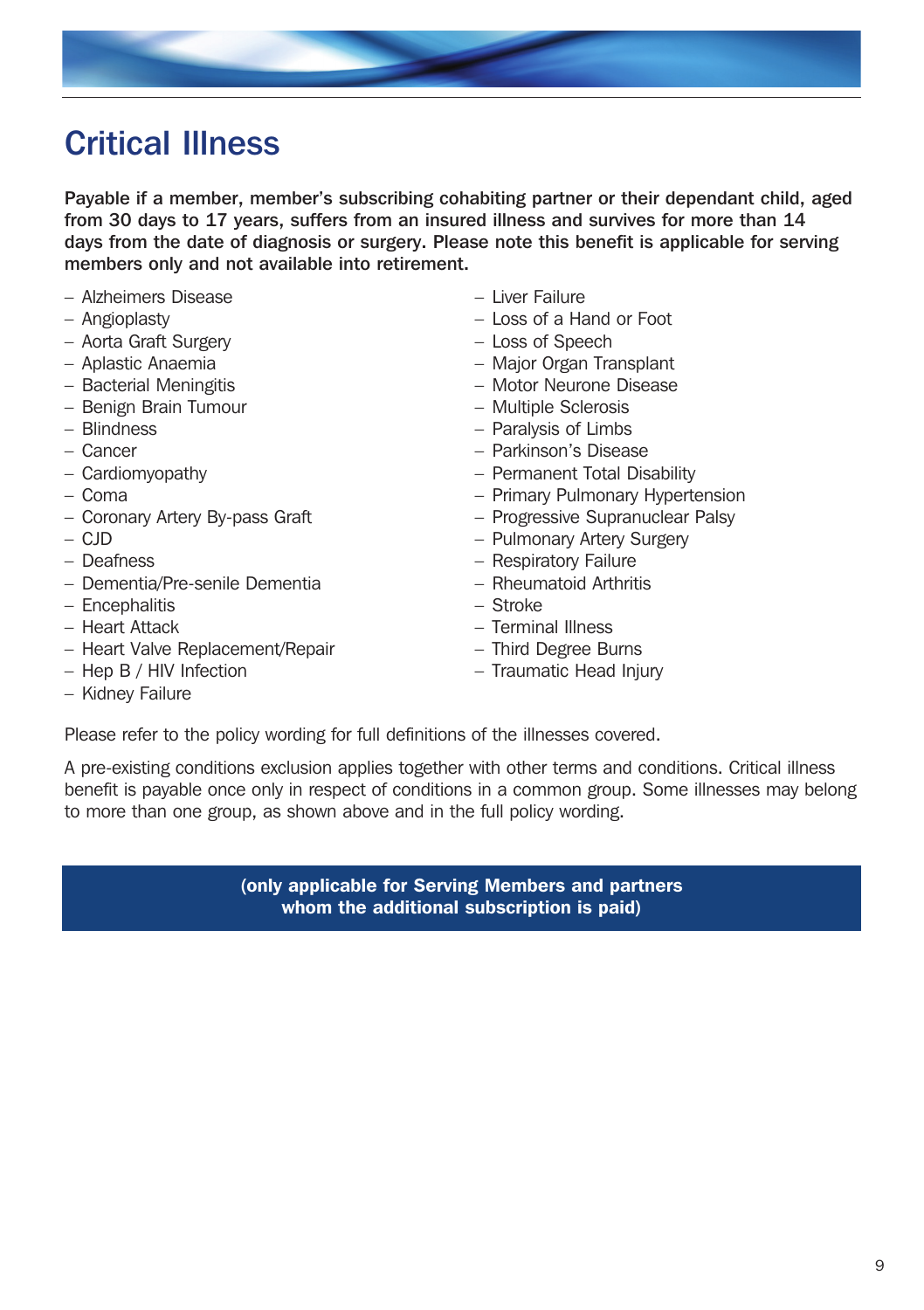# Worldwide Travel Policy

#### Insured Persons

Cover applies to you and your spouse or permanent partner if you are both under 70 at the date the trip commences. It also includes all cohabiting children who are aged under 23 years, (at the date the trip commences).

You and all the people listed must permanently live together and permanently reside in the United Kingdom. Your partner and/or children can travel separately and still be covered by this policy.

# The policy covers travel worldwide and in the United Kingdom for any number of trips in any year up to 60 days per trip to a maximum of 180 days per year.

The main sections of cover are:

- Cancellation and curtailment up to £5,000
- Emergency medical expenses up to £10,000,000
- Personal Baggage up to £2,000
- Personal Money up to £1,000
- Personal liability up to £2,000,000
- Personal Accident up to £25,000.

Other benefits are included. Please see travel policy for full details. An excess of £50 applies to most policy sections.

In the case of medical emergency please contact our nominated emergency service, on +44 (0)1243 621 066

Please quote 100758428BDN

Other claims should be reported on 01243 621 416 (9am–5pm Mon–Fri)

### Pre-Existing Medical Conditions

This policy will not cover you for any claims arising from Pre-existing Medical Conditions as set out below:-

(a) Any claims made under the Cancellation, Curtailment or Change of Itinerary and/or Medical & Emergency Travel Expenses section of this policy as a result of any Pre-existing Medical Condition where a Qualified Medical Practitioner has not permitted the Insured Person to travel.

(b) Any claims under the Cancellation, Curtailment or Change of Itinerary section of this policy as a result of any Pre-existing Medical Condition where the Insured Person is on a waiting list for in-patient treatment. (c) Any claims made under the Cancellation, Curtailment or Change of Itinerary and/or Medical & Emergency Travel Expenses section of this policy where you are travelling for the purpose of obtaining medical treatment abroad. (d) Any claims made under the Cancellation, Curtailment or Change of Itinerary and/or Medical & Emergency Travel Expenses section of this policy where you have been given a terminal prognosis.

(e) Purchase of any prescription medicines relating to a Pre-existing Condition. (f) If an Insured Person or Close Relative has suffered a Pre-existing Medical Condition that You could have reasonably foreseen would have given rise to a Cancellation or Curtailment or Change of Itinerary claim under the Cancellation, Curtailment or Change of Itinerary section of this policy.

If You are unsure if these Medical Conditions apply to you or wish clarification, please contact Philip Williams and Company on 01925 604421 during office hours or email enquiries@philipwilliams.co.uk

There are significant limitations and exclusions of cover for property, including valuables and money. Please also note the requirements for notifications of loss/theft and the need for reports. Full policy terms and conditions are available. If you require further copies please contact Philip Williams and Company.

If you need to speak to a GP whilst abroad, remember to use the GP24 Service as detailed on page 8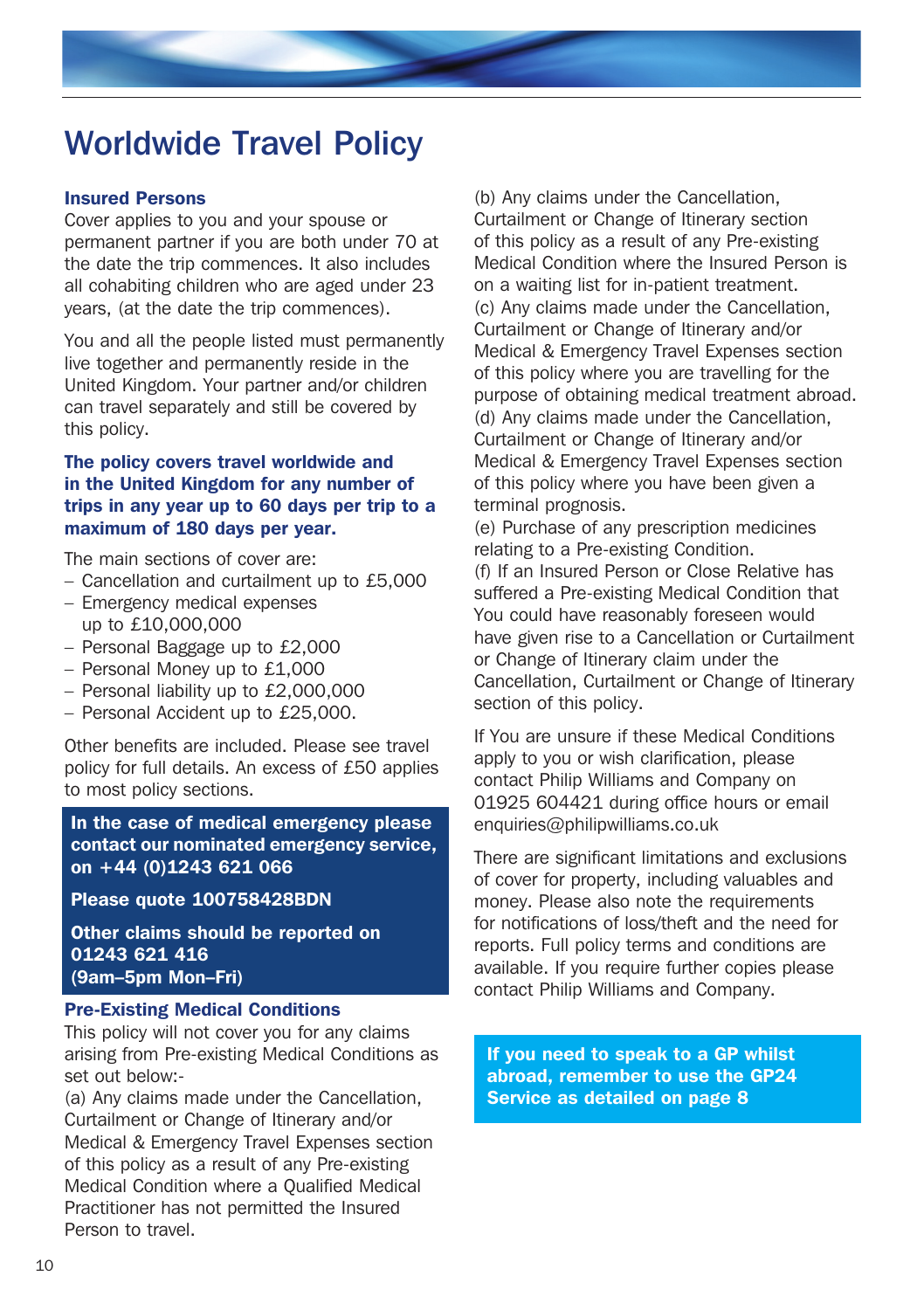# Mobile Phone Cover

# Covered Individuals

This cover is provided for: – Serving members and their cohabiting partners

Please note that this policy does not cover mobile phones used by members' or partners' children, even if the bill is paid by the member or partner.

Any claim involving theft or accidental loss must be reported to the appropriate police authorities within 48 hours.

In addition to proof of ownership, verification of membership will be required before a claim can be progressed.

Cover applies to UK residents only.

### Claims notification

If you need to make a claim please contact Brightstar Insurance Services B.V. (UK Branch), Weston Road, Crewe, CW1 6BU.

Telephone number 03444 120 982

Please refer to full policy terms and conditions prior to making a claim.

Your mobile phone is covered against the repair or replacement cost of your mobile phone in the event of:

- theft
- accidental loss
- accidental damage
- breakdown whilst in your possession

The liability of the insurer in respect of any one claim and in aggregate for any 12 month period will be the repair or replacement cost of the mobile phone and in any event shall not exceed a total claim cost up to a maximum of £1,500 including VAT.

# A £75 excess is payable per claim.

The mobile phone should have a fully functioning SIM card and be no more than eight years old at the time of the incident as evidenced by the relevant proof of ownership. Upon acceptance of a claim, the insurer may at its discretion repair or replace your mobile phone. Replacement may be with a refurbished unit or a functionally equivalent product. This is NOT a new for old policy.

If the claims administrator replaces your mobile phone, your original item becomes the insurer's property and the replacement mobile phone is your property, with coverage for that item continuing for the remaining period of insurance.

The maximum liability limit includes cover of up to £750 including VAT for unauthorised data usage for a period of up to 24 hour directly following a valid theft or accidental loss claim.

If you have a complaint about a claim please refer to the Complaints procedure in the relevant section of the Policy.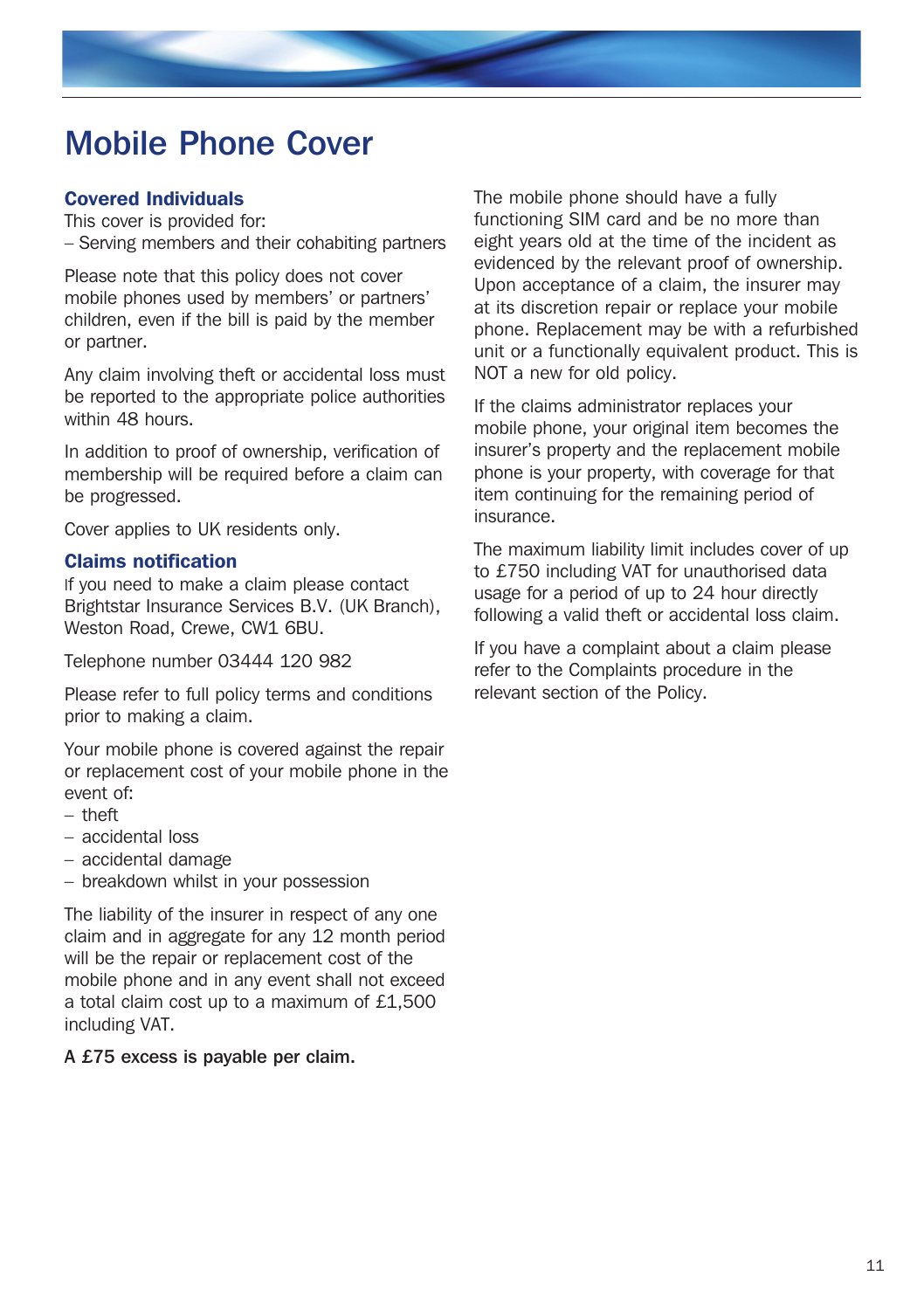

# Home Emergency Assistance

# With one call an approved contractor will come to your home and make emergency repairs.

Cover is provided 24 hours a day, 365 days a year:

# Claim Limit(s)

The amount We will pay in respect of any one claim and during any one Period of Insurance. For Emergency Work the cost shall be limited (inclusive of VAT) to:

i) The Contractors call-out charge

ii) The Contractors labour up to a maximum of three hours

- iii) Parts and materials up to £150
- iv) Contribution to alternative heating purchased or hired up to £50
- v) Alternative Accommodation up to £250
- vi) Boiler replacement contribution up to £150

Subject to a maximum Claim Limit of £1,000 for each claim related by time or original cause.

### **Emergency**

A sudden and unforeseen situation which if not dealt with quickly would:

i) render the property unsafe or insecure; or ii) damage or cause further damage to the

property; or

iii)cause significant discomfort, risk or difficulties for or to You

Claims Helpline 01384 884 041

### A £25 excess applies per claim.

Please note that if you live in rented accommodation, it is the Landlord's responsibility to conduct emergency repairs. This insurance is not intended to cover rented properties as this can lead to conflicts with the property owner and liability issues.

# Emergency Repairs

Work undertaken by the Contractor to resolve an Emergency by completing a Temporary Repair (or a Permanent Repair where this can be done at a similar cost) in respect of the occurrences covered by this insurance subject to the Claim Limits under the policy. In relation to Pests, this shall mean the removal or control thereof.

#### Insured events

Cover is provided for the following domestic emergencies:

- Plumbing and drainage
- Internal Electricity, Gas, and Water Supplies
- Security
- Lost Key
- Primary Heating System
- Pest Infestation
- Roofing
- Boiler Replacement Contribution
- Overnight Accommodation

Please note that boilers must be under 15 years old to be eligible for cover.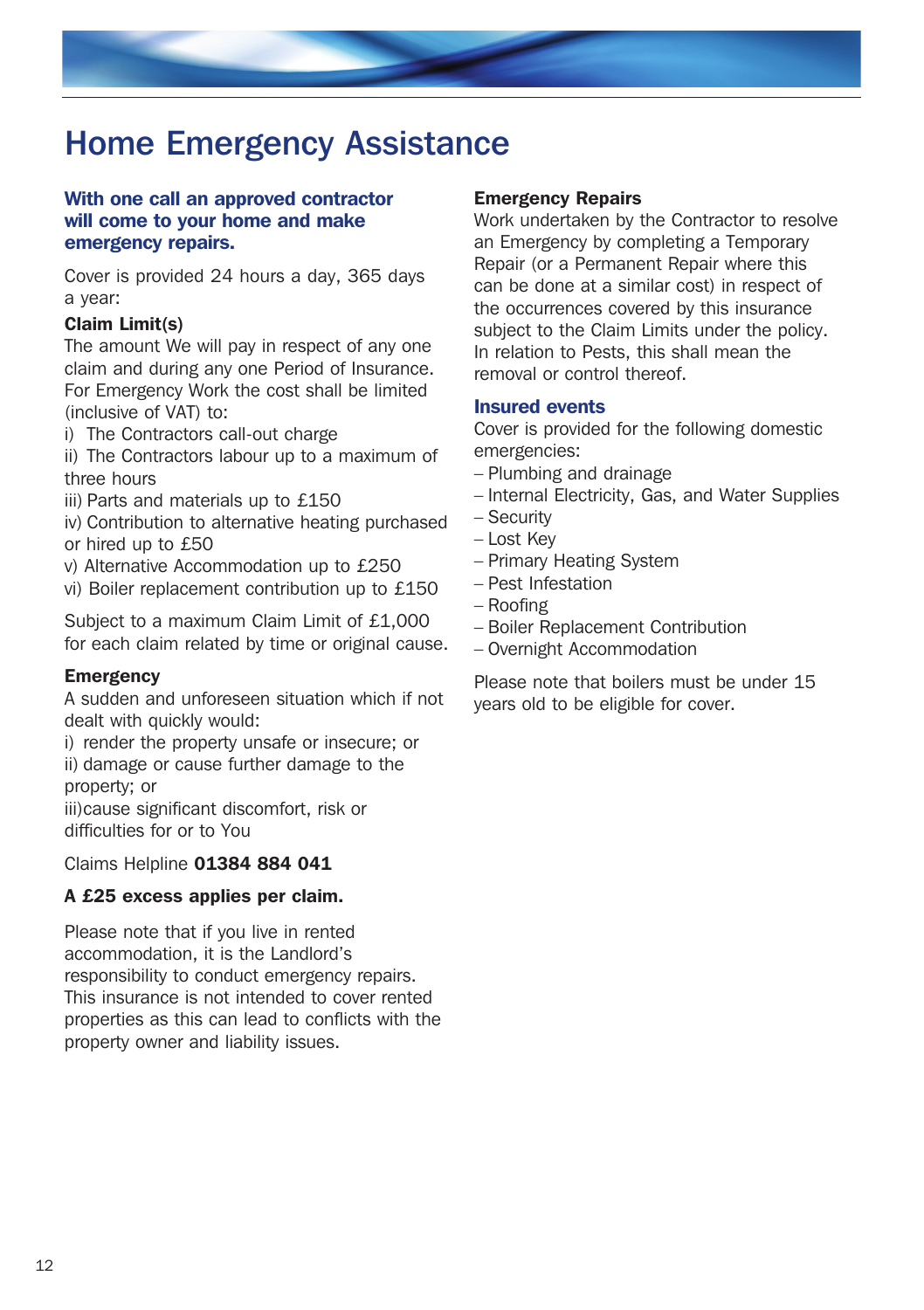# Health Assured

# Covered Individuals

Member, cohabiting partner and any number of dependant children *(aged over 16 years)* residing in the family home.

# Mental Health and Bereavement

Your call will be handled by a qualified counsellor, who will offer confidential support and information in a friendly, non-judgemental manner.

- 24/7/365 counselling and information telephone service
- In the moment emotional support
- If clinically appropriate, access to structured telephone, online or face to face counselling

- Access to further wellbeing resources via an online health portal and the My Healthy Advantage app Reasons to call the service, but not limited to:

- Stress and anxiety
- Family Issues
- Relationship advice
- Alcohol and drug issues

# Medical information

The medical information line is available Monday-Friday 9am to 5pm and is available for you to discuss medical concerns such as:

- Paediatrics feeding problems, crying, teething, nappy rash, congenital disorders etc
- Typical childhood illnesses such as measles, chickenpox, meningitis, tonsillitis, and also allergies
- Adolescent related issues such as, drugs and alcohol, anorexia, bulimia, glandular fever and dyslexia
- Information and guidance on a range of professional welfare organisations and societies
- First aid advice
- Elderly/dependant life stage care
- Assistance with planning care for the elderly
- Suitability of medicines by age/condition
- Suitability of treatment and alternative therapies
- Common/routine medical conditions
- Orthopaedics
- Prevention of injuries

# **TO CONTACT HEALTH ASSURED PLEASE CALL 0800 917 6470**

# Digital support

Health Assured believes that you should benefit from their services in the most convenient way to you. That's why, as well as their phone-based counselling and legal guidance they've developed an online portal and smartphone app accessible whenever you like, wherever you might be.

# **Online health & wellbeing portal**

Their online portal features a comprehensive library of wellbeing information, which you can access easily via any web browser on your computer, smartphone or tablet. Access interactive health assessments, lifestyle advice, coaching tools, and more:

- Life Support: legal & financial information, assessments, and family/relationship resources.
- Work Life: guidance on achieving a good work-life balance, progressing in your career and asserting your rights.
- Physical Health: information and articles on keeping yourself fit and active, losing weight and maintaining good exercise habits.
- Emotional Health: articles on maintaining good mental health, lowering stress and recognising symptoms of ill-health.

You'll also find a host of resources including webinars, well-being videos, four-week programmes, interactive health checks and links to trusted sources. All available whenever you need it.

# Username: wellbeing Password: GrowWallLake1

# **My Healthy Advantage smartphone app.**

My Healthy Advantage offers a variety of bespoke wellbeing features. Within the app, users will have access to a library of learning materials personalised to their preferences, including: Interactive weekly mood tracker: You will receive weekly prompts to track your mood in relation to emotional, physical and financial wellbeing. In tracking trends from the last five weeks, you will be able to reflect on—and spot areas for improvement in—your wellbeing.

Four week health plans: The app will support you in your health goals, whether that be quitting smoking, losing weight or coping with pressure. Reflect on your progress and input diary entries at the end of each week.

Mini health checks: Covering topics such as height & weight, sleep and mental health, our health checks support you to assess key areas of wellbeing and offer helpful tips.

Support: Contact Health Assured confidentially via phone, callback request, email or manned live chat within the app. If requesting contact, you have the option to choose how you would like to be reached.

Please use code MHA173846 for the My Healthy Advantage App.

- Financial wellbeing
- Retirement
- Bereavement
	-
	- Domestic abuse
		-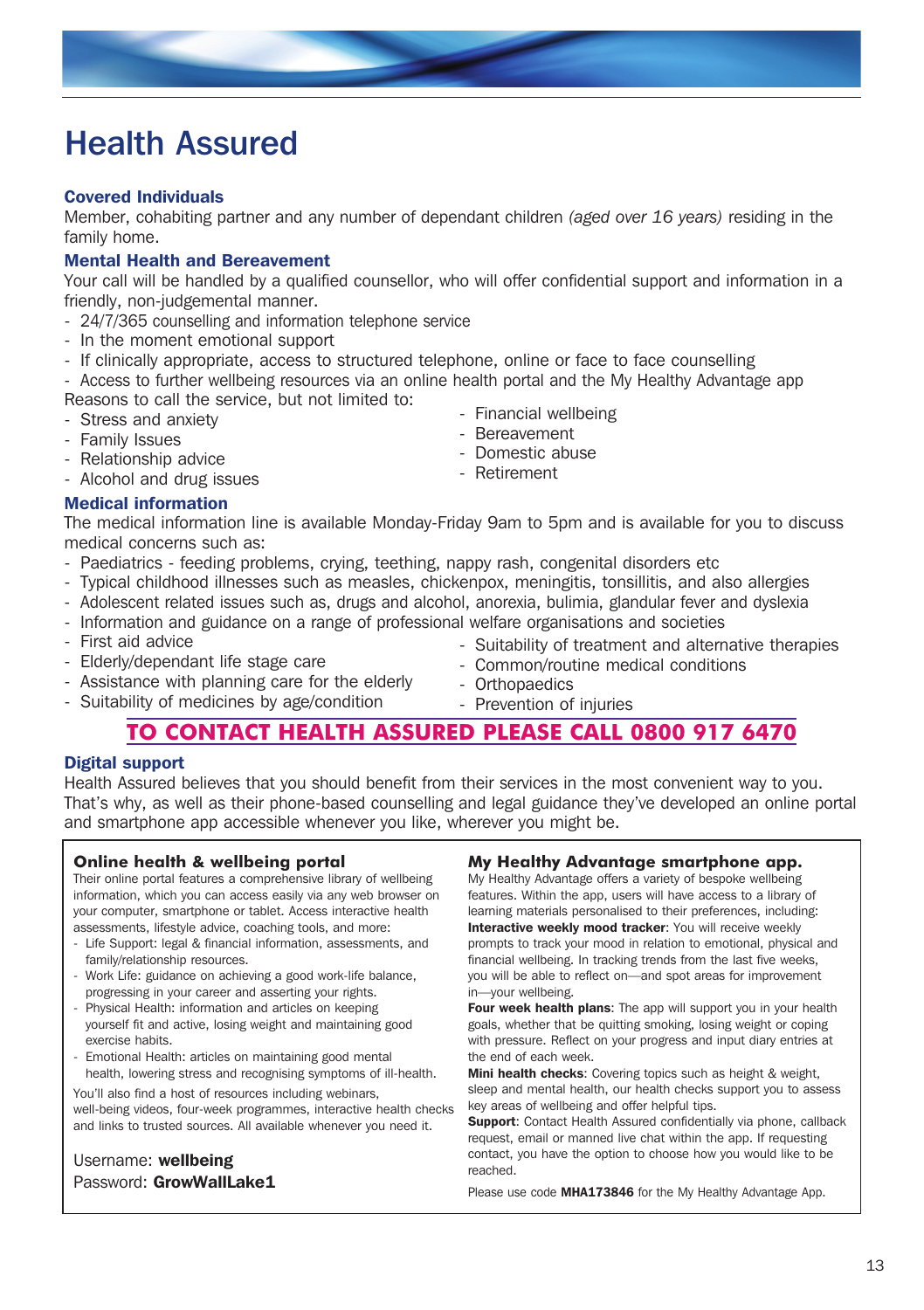# Legal Expenses - Including

# Sections of cover

MEMBER ONLY

- 1. Home Rights (£100,000)
- 2. Fund Trustee Defence (£100,000)
- 3. Representation at Public Enquiries (£100,000)

4. Independent Office for Police Conduct/PIRC/ PONI (£100,000)

5. Bankruptcy Assistance (£1,000)

6. Pension Medical Appeals/My CSP Appeal Board (£4,500)

7. Legal Opinion (Employment or Discipline £1,000)

- 8. Criminal Prosecution Defence (£185,000)
- 9. Employment (£100,000)

# MEMBER & COHABITING PARTNER

- 10. Education (£100,000)
- 11. Probate (£100,000)

# MEMBER & COHABITING FAMILY

- 12. Personal Injury (£100,000)
- 13. Clinical Negligence (£100,000)
- 14. Consumer Protection (£100,000)
- 15. Taxation (£100,000)
- 16. Discrimination (£1,000)
- 17. Data Protection (£100,000)

18. Uninsured Loss Recovery & Motor Prosecution Defence (£100,000 but limited to £2,500 in providing representation Following the seizure of the vehicle as a result of incorrect Information being on the Motor Insurance Database and £10,000 for Motor Prosecution Defence claims)

19. Identity Theft

# Legal Document Service

Create your own legal documents to assist in a range of potential disputes or legal situations that you may encounter. https://police-MLB.legalim.co.uk

Please use the access code **NCOA** 

# Definition of Beneficiary/beneficiaries

Member - All eligible individuals who are members at the time at which the insured event occurs and who have paid the relevant subscription.

**Partner** - The member's cohabiting partner. This does not include any business partner or associates

Family - The member and: The member's cohabiting partner. This does not include any business partner or associates.

The member's children including stepchildren, adopted children, foster children and grandchildren normally resident with the member.

The parents and grandparents of the member and the member's cohabiting partner, normally resident with the member.

# **Helplines**

Legal Advice Helpline 01384 887 577 Criminal Matters 01384 885733 ID Theft Helpline 01384 397 757 Debt Advice Helpline 01384 884 085

Arranged by Legal Insurance Management Ltd.

Please note that this cover is provided for Serving Members under the NCOA Union membership package and for Retired Members under the Insurance Benefits Trust.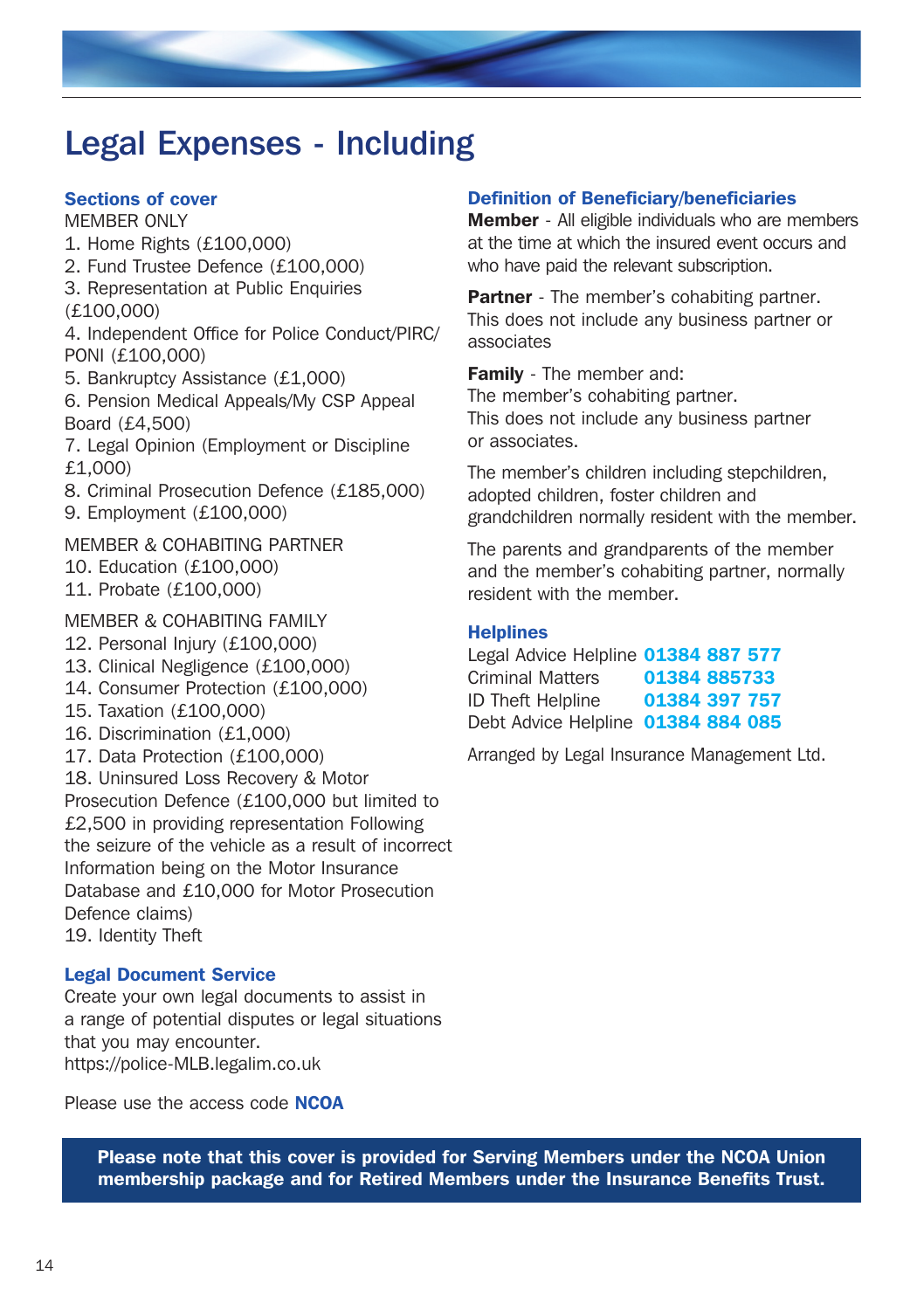# Privacy Notice *(Also known as "Fair Processing Notice")*

# How will we use the information you give us?

We will only use your information on the basis that it is necessary to administer your insurance contract or help you make a claim. Where we need to pass information to other firms, it will only be for that purpose. These firms will be Insurers, other insurance brokers, firms handling claims, finance providers and firms that process or administer our records, including Trust Administrators.

When we contact you, it will either be for the above reason, or because we have a legitimate interest in marketing related products. For any other marketing it will only be with your consent and you will be able to withdraw your consent or unsubscribe easily at any time.

If we have to transfer information to a third country outside the EU, we will only do so if a similar level of protection applies. If we need to obtain information which is by nature sensitive, we will only do so on the basis that it is in the public interest - for example to fight crime, prevent fraud or to make sure insurance is available.

# What type of personal information do we need?

- We may need personal details which might include details of lifestyle, family, finances, business or education.
- We will only collect what is necessary and will only keep it for as long as we are required to do in line with our data retention policy.

# What other types of information do we need?

- Under certain circumstances we may also need to obtain information about Race or Origin, Gender, Religion, Health, Genetics, Trade Union Membership, Politics, Sex or Sexual Orientation.
- We might also need details of criminal convictions.
- We will only collect what is necessary and protect it with appropriate security measures.

### How do we obtain your information?

- We may gather it from information you submit to a website, by telephone, mail, face to face or by email.
- We may receive it from insurers, other insurance brokers, firms handling claims, finance providers and firms that process or store our records, including Trust Administrators.

#### What are my legal rights?

- You can obtain a copy of your personal information from us without charge by contacting us at the address above. This may include the right to transfer information to other providers.
- You have the right to ask us to correct information.
- You have the right to ask us to delete your information or stop using it, unless it is necessary for us to retain it for insurance or financial purposes as set out in our document retention policy.
- You may have the right to object if decisions about you are made solely by a computer.
- You have the right to complain to the Information Commissioner at www.ico.org.uk

#### Telephone number 0303 123 1113

#### Data Controller

Philip Williams & Company 35 Walton Road Stockton Heath Warrington WA4 6NW

#### Contact for queries

Data Protection Manager 01925 604 421 dataprotection@philipwilliams.co.uk